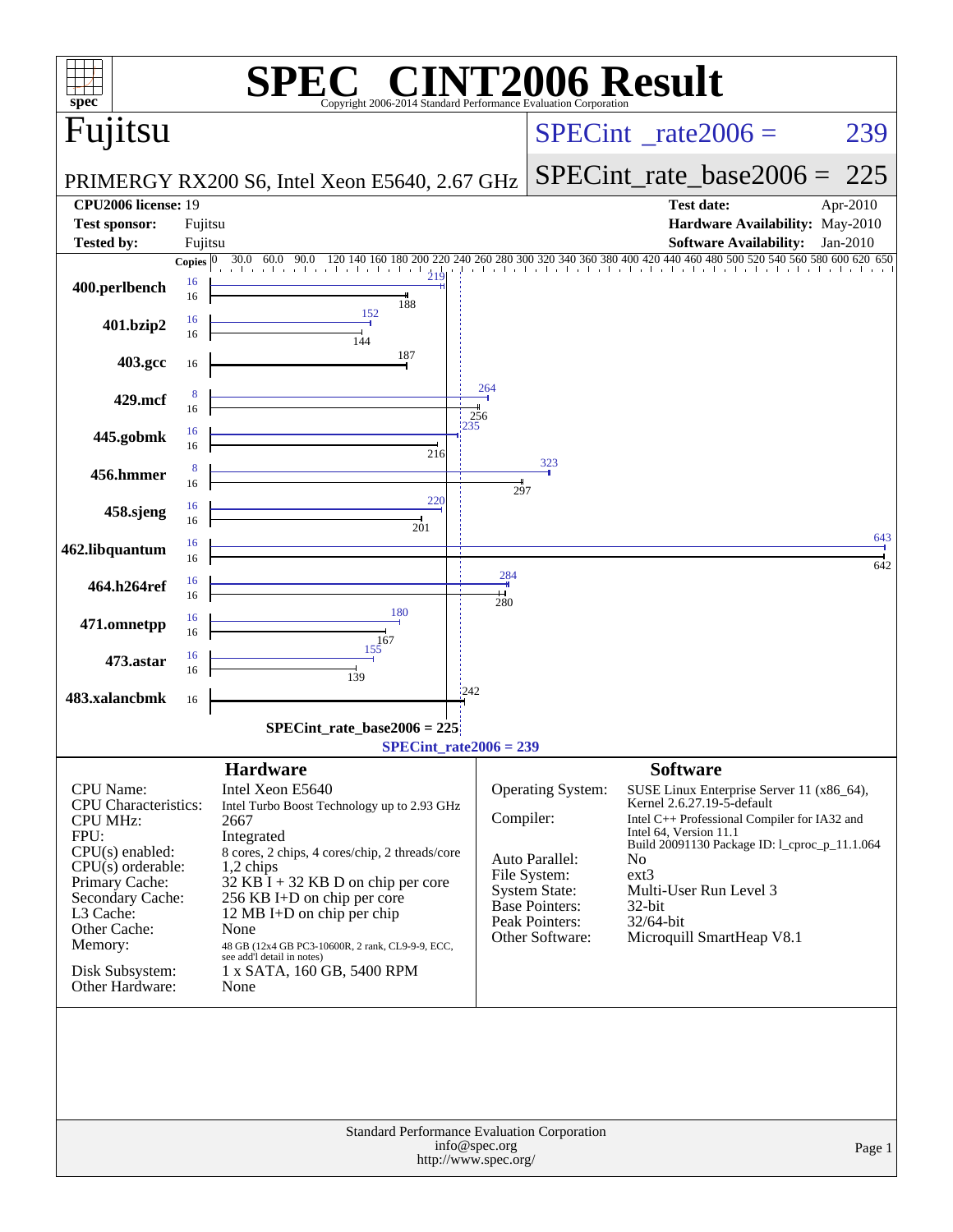

## Fujitsu

#### SPECint rate $2006 = 239$

PRIMERGY RX200 S6, Intel Xeon E5640, 2.67 GHz

[SPECint\\_rate\\_base2006 =](http://www.spec.org/auto/cpu2006/Docs/result-fields.html#SPECintratebase2006) 225

**[CPU2006 license:](http://www.spec.org/auto/cpu2006/Docs/result-fields.html#CPU2006license)** 19 **[Test date:](http://www.spec.org/auto/cpu2006/Docs/result-fields.html#Testdate)** Apr-2010 **[Test sponsor:](http://www.spec.org/auto/cpu2006/Docs/result-fields.html#Testsponsor)** Fujitsu **[Hardware Availability:](http://www.spec.org/auto/cpu2006/Docs/result-fields.html#HardwareAvailability)** May-2010 **[Tested by:](http://www.spec.org/auto/cpu2006/Docs/result-fields.html#Testedby)** Fujitsu **[Software Availability:](http://www.spec.org/auto/cpu2006/Docs/result-fields.html#SoftwareAvailability)** Jan-2010

#### **[Results Table](http://www.spec.org/auto/cpu2006/Docs/result-fields.html#ResultsTable)**

|                  | <b>Base</b>   |                |       |                |       |                                                                                                          |            | <b>Peak</b>   |                |              |                |              |                |              |
|------------------|---------------|----------------|-------|----------------|-------|----------------------------------------------------------------------------------------------------------|------------|---------------|----------------|--------------|----------------|--------------|----------------|--------------|
| <b>Benchmark</b> | <b>Copies</b> | <b>Seconds</b> | Ratio | <b>Seconds</b> | Ratio | <b>Seconds</b>                                                                                           | Ratio      | <b>Copies</b> | <b>Seconds</b> | <b>Ratio</b> | <b>Seconds</b> | <b>Ratio</b> | <b>Seconds</b> | <b>Ratio</b> |
| 400.perlbench    | 16            | 841            | 186   | 831            | 188   | 834                                                                                                      | 188        | 16            | 713            | 219          | 714            | 219          | 704            | 222          |
| 401.bzip2        | 16            | 1070           | 144   | 1070           | 144   | 1072                                                                                                     | 144        | 16            | 1014           | 152          | 1013           | 152          | 1012           | 153          |
| $403.\text{gcc}$ | 16            | 687            | 188   | 690            | 187   | 689                                                                                                      | <u>187</u> | 16            | 687            | 188          | 690            | 187          | 689            | <u>187</u>   |
| $429$ .mcf       | 16            | 573            | 254   | 571            | 256   | 569                                                                                                      | 256        |               | 277            | 264          | 276            | 265          | 277            | 264          |
| $445$ .gobm $k$  | 16            | 777            | 216   | 776            | 216   | 777                                                                                                      | 216        | 16            | 713            | 235          | 712            | 236          | 714            | 235          |
| 456.hmmer        | 16            | 504            | 296   | 502            | 297   | 501                                                                                                      | <b>298</b> |               | 231            | 323          | 231            | 323          | 232            | 322          |
| $458$ .sjeng     | 16            | 962            | 201   | 963            | 201   | 965                                                                                                      | 201        | 16            | 880            | 220          | 881            | 220          | 881            | 220          |
| 462.libquantum   | 16            | 517            | 641   | 517            | 642   | 516                                                                                                      | 642        | 16            | 517            | 642          | 516            | 643          | 516            | 643          |
| 464.h264ref      | 16            | 1258           | 281   | 1265           | 280   | 1287                                                                                                     | 275        | 16            | 1247           | 284          | 1248           | 284          | 1258           | 282          |
| 471.omnetpp      | 16            | 599            | 167   | 599            | 167   | 599                                                                                                      | 167        | 16            | 554            | 180          | 555            | 180          | 555            | 180          |
| $473$ . astar    | 16            | 809            | 139   | 807            | 139   | 809                                                                                                      | 139        | 16            | 724            | 155          | 724            | 155          | 726            | 155          |
| 483.xalancbmk    | 16            | 456            | 242   | 456            | 242   | 456                                                                                                      | 242        | 16            | 456            | 242          | 456            | 242          | 456            | 242          |
|                  |               |                |       |                |       | Results appear in the order in which they were run. Bold underlined text indicates a median measurement. |            |               |                |              |                |              |                |              |

#### **[Submit Notes](http://www.spec.org/auto/cpu2006/Docs/result-fields.html#SubmitNotes)**

The config file option 'submit' was used.

#### **[Operating System Notes](http://www.spec.org/auto/cpu2006/Docs/result-fields.html#OperatingSystemNotes)**

'ulimit -s unlimited' was used to set the stacksize to unlimited prior to run

#### **[Platform Notes](http://www.spec.org/auto/cpu2006/Docs/result-fields.html#PlatformNotes)**

 The system automatically configures the memory to run at 1067 MHz. BIOS configuration: Data Reuse Optimization = Disable

#### **[General Notes](http://www.spec.org/auto/cpu2006/Docs/result-fields.html#GeneralNotes)**

 Binaries were compiled on SLES 10 with Binutils 2.18.50.0.7.20080502 For information about Fujitsu please visit: <http://www.fujitsu.com>

### **[Base Compiler Invocation](http://www.spec.org/auto/cpu2006/Docs/result-fields.html#BaseCompilerInvocation)**

[C benchmarks](http://www.spec.org/auto/cpu2006/Docs/result-fields.html#Cbenchmarks): [icc -m32](http://www.spec.org/cpu2006/results/res2010q3/cpu2006-20100706-12342.flags.html#user_CCbase_intel_icc_32bit_5ff4a39e364c98233615fdd38438c6f2)

[C++ benchmarks:](http://www.spec.org/auto/cpu2006/Docs/result-fields.html#CXXbenchmarks) [icpc -m32](http://www.spec.org/cpu2006/results/res2010q3/cpu2006-20100706-12342.flags.html#user_CXXbase_intel_icpc_32bit_4e5a5ef1a53fd332b3c49e69c3330699)

> Standard Performance Evaluation Corporation [info@spec.org](mailto:info@spec.org) <http://www.spec.org/>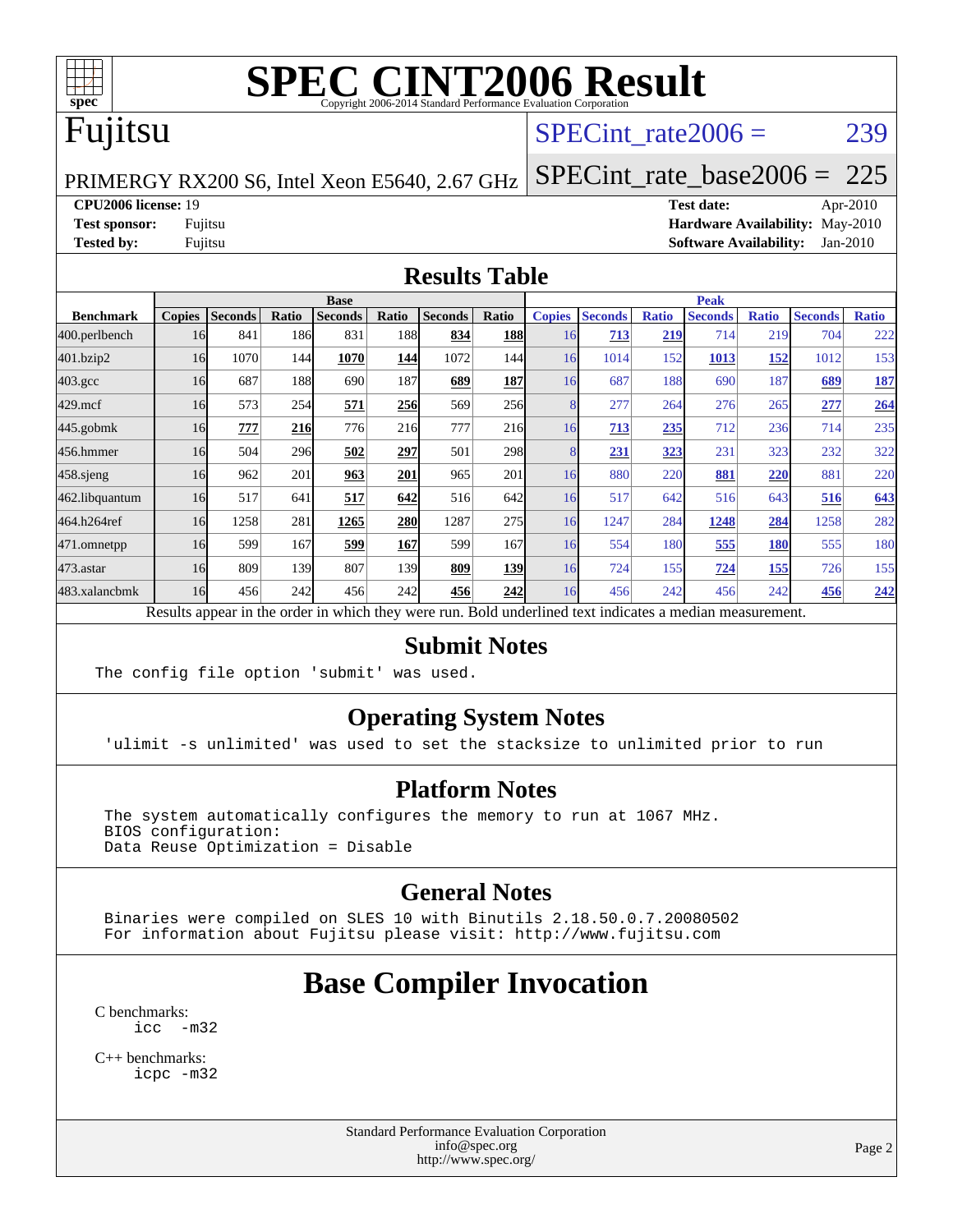

## Fujitsu

SPECint rate $2006 = 239$ 

[SPECint\\_rate\\_base2006 =](http://www.spec.org/auto/cpu2006/Docs/result-fields.html#SPECintratebase2006) 225

PRIMERGY RX200 S6, Intel Xeon E5640, 2.67 GHz

**[CPU2006 license:](http://www.spec.org/auto/cpu2006/Docs/result-fields.html#CPU2006license)** 19 **[Test date:](http://www.spec.org/auto/cpu2006/Docs/result-fields.html#Testdate)** Apr-2010 **[Test sponsor:](http://www.spec.org/auto/cpu2006/Docs/result-fields.html#Testsponsor)** Fujitsu **[Hardware Availability:](http://www.spec.org/auto/cpu2006/Docs/result-fields.html#HardwareAvailability)** May-2010 **[Tested by:](http://www.spec.org/auto/cpu2006/Docs/result-fields.html#Testedby)** Fujitsu **[Software Availability:](http://www.spec.org/auto/cpu2006/Docs/result-fields.html#SoftwareAvailability)** Jan-2010

#### **[Base Portability Flags](http://www.spec.org/auto/cpu2006/Docs/result-fields.html#BasePortabilityFlags)**

 400.perlbench: [-DSPEC\\_CPU\\_LINUX\\_IA32](http://www.spec.org/cpu2006/results/res2010q3/cpu2006-20100706-12342.flags.html#b400.perlbench_baseCPORTABILITY_DSPEC_CPU_LINUX_IA32) 462.libquantum: [-DSPEC\\_CPU\\_LINUX](http://www.spec.org/cpu2006/results/res2010q3/cpu2006-20100706-12342.flags.html#b462.libquantum_baseCPORTABILITY_DSPEC_CPU_LINUX) 483.xalancbmk: [-DSPEC\\_CPU\\_LINUX](http://www.spec.org/cpu2006/results/res2010q3/cpu2006-20100706-12342.flags.html#b483.xalancbmk_baseCXXPORTABILITY_DSPEC_CPU_LINUX)

**[Base Optimization Flags](http://www.spec.org/auto/cpu2006/Docs/result-fields.html#BaseOptimizationFlags)**

[C benchmarks](http://www.spec.org/auto/cpu2006/Docs/result-fields.html#Cbenchmarks):

[-xSSE4.2](http://www.spec.org/cpu2006/results/res2010q3/cpu2006-20100706-12342.flags.html#user_CCbase_f-xSSE42_f91528193cf0b216347adb8b939d4107) [-ipo](http://www.spec.org/cpu2006/results/res2010q3/cpu2006-20100706-12342.flags.html#user_CCbase_f-ipo) [-O3](http://www.spec.org/cpu2006/results/res2010q3/cpu2006-20100706-12342.flags.html#user_CCbase_f-O3) [-no-prec-div](http://www.spec.org/cpu2006/results/res2010q3/cpu2006-20100706-12342.flags.html#user_CCbase_f-no-prec-div) [-static](http://www.spec.org/cpu2006/results/res2010q3/cpu2006-20100706-12342.flags.html#user_CCbase_f-static) [-opt-prefetch](http://www.spec.org/cpu2006/results/res2010q3/cpu2006-20100706-12342.flags.html#user_CCbase_f-opt-prefetch)

[C++ benchmarks:](http://www.spec.org/auto/cpu2006/Docs/result-fields.html#CXXbenchmarks)

[-xSSE4.2](http://www.spec.org/cpu2006/results/res2010q3/cpu2006-20100706-12342.flags.html#user_CXXbase_f-xSSE42_f91528193cf0b216347adb8b939d4107) [-ipo](http://www.spec.org/cpu2006/results/res2010q3/cpu2006-20100706-12342.flags.html#user_CXXbase_f-ipo) [-O3](http://www.spec.org/cpu2006/results/res2010q3/cpu2006-20100706-12342.flags.html#user_CXXbase_f-O3) [-no-prec-div](http://www.spec.org/cpu2006/results/res2010q3/cpu2006-20100706-12342.flags.html#user_CXXbase_f-no-prec-div) [-opt-prefetch](http://www.spec.org/cpu2006/results/res2010q3/cpu2006-20100706-12342.flags.html#user_CXXbase_f-opt-prefetch) [-Wl,-z,muldefs](http://www.spec.org/cpu2006/results/res2010q3/cpu2006-20100706-12342.flags.html#user_CXXbase_link_force_multiple1_74079c344b956b9658436fd1b6dd3a8a) [-L/home/cmplr/usr3/alrahate/cpu2006.1.1.ic11.1/libic11.1-32bit -lsmartheap](http://www.spec.org/cpu2006/results/res2010q3/cpu2006-20100706-12342.flags.html#user_CXXbase_SmartHeap_d86dffe4a79b79ef8890d5cce17030c3)

#### **[Base Other Flags](http://www.spec.org/auto/cpu2006/Docs/result-fields.html#BaseOtherFlags)**

[C benchmarks](http://www.spec.org/auto/cpu2006/Docs/result-fields.html#Cbenchmarks):

403.gcc: [-Dalloca=\\_alloca](http://www.spec.org/cpu2006/results/res2010q3/cpu2006-20100706-12342.flags.html#b403.gcc_baseEXTRA_CFLAGS_Dalloca_be3056838c12de2578596ca5467af7f3)

#### **[Peak Compiler Invocation](http://www.spec.org/auto/cpu2006/Docs/result-fields.html#PeakCompilerInvocation)**

[C benchmarks \(except as noted below\)](http://www.spec.org/auto/cpu2006/Docs/result-fields.html#Cbenchmarksexceptasnotedbelow):

[icc -m32](http://www.spec.org/cpu2006/results/res2010q3/cpu2006-20100706-12342.flags.html#user_CCpeak_intel_icc_32bit_5ff4a39e364c98233615fdd38438c6f2)

401.bzip2: [icc -m64](http://www.spec.org/cpu2006/results/res2010q3/cpu2006-20100706-12342.flags.html#user_peakCCLD401_bzip2_intel_icc_64bit_bda6cc9af1fdbb0edc3795bac97ada53)

456.hmmer: [icc -m64](http://www.spec.org/cpu2006/results/res2010q3/cpu2006-20100706-12342.flags.html#user_peakCCLD456_hmmer_intel_icc_64bit_bda6cc9af1fdbb0edc3795bac97ada53)

458.sjeng: [icc -m64](http://www.spec.org/cpu2006/results/res2010q3/cpu2006-20100706-12342.flags.html#user_peakCCLD458_sjeng_intel_icc_64bit_bda6cc9af1fdbb0edc3795bac97ada53)

462.libquantum: [icc -m64](http://www.spec.org/cpu2006/results/res2010q3/cpu2006-20100706-12342.flags.html#user_peakCCLD462_libquantum_intel_icc_64bit_bda6cc9af1fdbb0edc3795bac97ada53)

[C++ benchmarks \(except as noted below\):](http://www.spec.org/auto/cpu2006/Docs/result-fields.html#CXXbenchmarksexceptasnotedbelow) [icpc -m32](http://www.spec.org/cpu2006/results/res2010q3/cpu2006-20100706-12342.flags.html#user_CXXpeak_intel_icpc_32bit_4e5a5ef1a53fd332b3c49e69c3330699)

473.astar: [icpc -m64](http://www.spec.org/cpu2006/results/res2010q3/cpu2006-20100706-12342.flags.html#user_peakCXXLD473_astar_intel_icpc_64bit_fc66a5337ce925472a5c54ad6a0de310)

#### **[Peak Portability Flags](http://www.spec.org/auto/cpu2006/Docs/result-fields.html#PeakPortabilityFlags)**

 400.perlbench: [-DSPEC\\_CPU\\_LINUX\\_IA32](http://www.spec.org/cpu2006/results/res2010q3/cpu2006-20100706-12342.flags.html#b400.perlbench_peakCPORTABILITY_DSPEC_CPU_LINUX_IA32) 401.bzip2: [-DSPEC\\_CPU\\_LP64](http://www.spec.org/cpu2006/results/res2010q3/cpu2006-20100706-12342.flags.html#suite_peakCPORTABILITY401_bzip2_DSPEC_CPU_LP64)

Continued on next page

Standard Performance Evaluation Corporation [info@spec.org](mailto:info@spec.org) <http://www.spec.org/>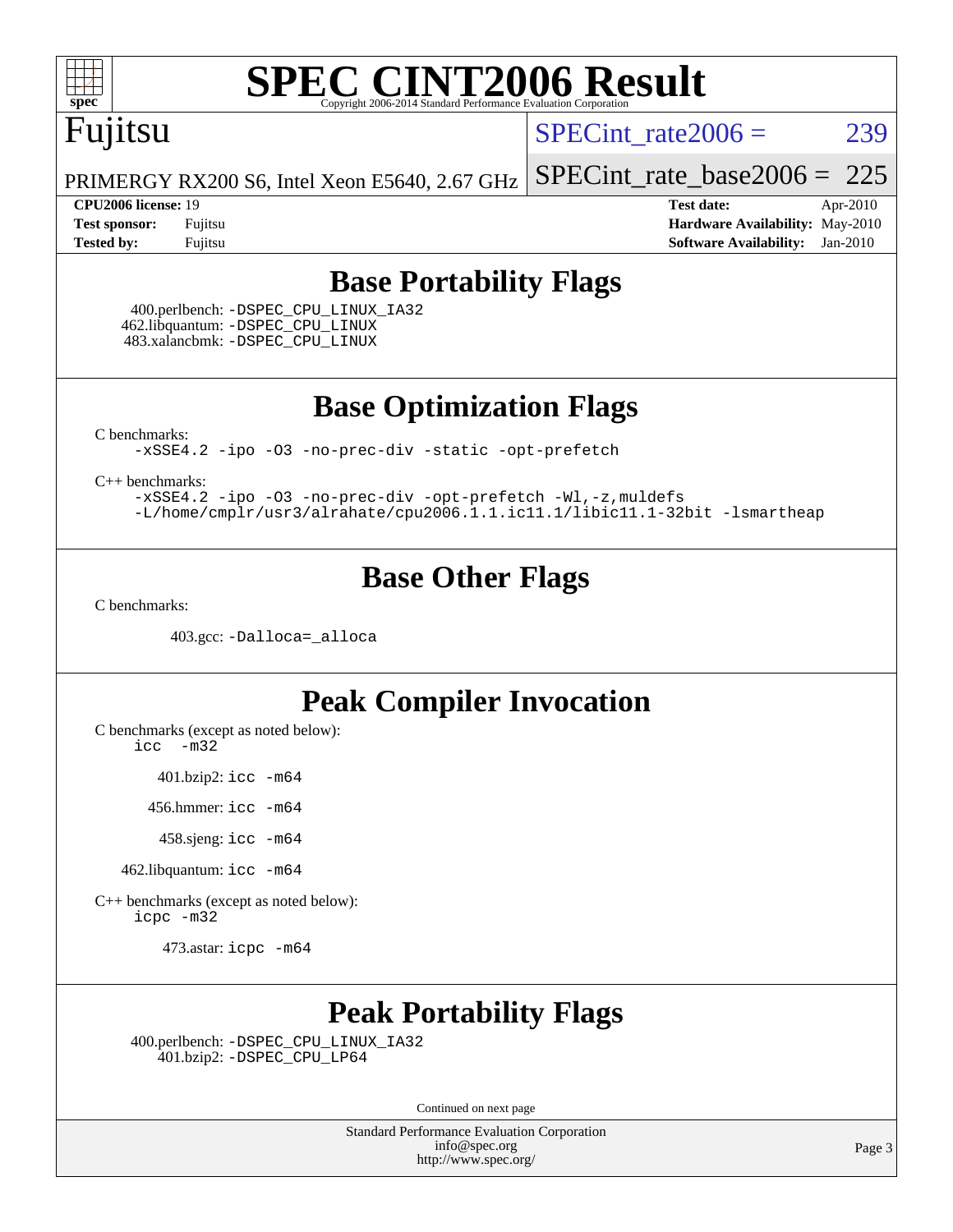

## Fujitsu

SPECint rate $2006 = 239$ 

PRIMERGY RX200 S6, Intel Xeon E5640, 2.67 GHz

[SPECint\\_rate\\_base2006 =](http://www.spec.org/auto/cpu2006/Docs/result-fields.html#SPECintratebase2006)  $225$ 

**[CPU2006 license:](http://www.spec.org/auto/cpu2006/Docs/result-fields.html#CPU2006license)** 19 **[Test date:](http://www.spec.org/auto/cpu2006/Docs/result-fields.html#Testdate)** Apr-2010 **[Test sponsor:](http://www.spec.org/auto/cpu2006/Docs/result-fields.html#Testsponsor)** Fujitsu **[Hardware Availability:](http://www.spec.org/auto/cpu2006/Docs/result-fields.html#HardwareAvailability)** May-2010 **[Tested by:](http://www.spec.org/auto/cpu2006/Docs/result-fields.html#Testedby)** Fujitsu **[Software Availability:](http://www.spec.org/auto/cpu2006/Docs/result-fields.html#SoftwareAvailability)** Jan-2010

## **[Peak Portability Flags \(Continued\)](http://www.spec.org/auto/cpu2006/Docs/result-fields.html#PeakPortabilityFlags)**

 456.hmmer: [-DSPEC\\_CPU\\_LP64](http://www.spec.org/cpu2006/results/res2010q3/cpu2006-20100706-12342.flags.html#suite_peakCPORTABILITY456_hmmer_DSPEC_CPU_LP64) 458.sjeng: [-DSPEC\\_CPU\\_LP64](http://www.spec.org/cpu2006/results/res2010q3/cpu2006-20100706-12342.flags.html#suite_peakCPORTABILITY458_sjeng_DSPEC_CPU_LP64) 462.libquantum: [-DSPEC\\_CPU\\_LP64](http://www.spec.org/cpu2006/results/res2010q3/cpu2006-20100706-12342.flags.html#suite_peakCPORTABILITY462_libquantum_DSPEC_CPU_LP64) [-DSPEC\\_CPU\\_LINUX](http://www.spec.org/cpu2006/results/res2010q3/cpu2006-20100706-12342.flags.html#b462.libquantum_peakCPORTABILITY_DSPEC_CPU_LINUX) 473.astar: [-DSPEC\\_CPU\\_LP64](http://www.spec.org/cpu2006/results/res2010q3/cpu2006-20100706-12342.flags.html#suite_peakCXXPORTABILITY473_astar_DSPEC_CPU_LP64) 483.xalancbmk: [-DSPEC\\_CPU\\_LINUX](http://www.spec.org/cpu2006/results/res2010q3/cpu2006-20100706-12342.flags.html#b483.xalancbmk_peakCXXPORTABILITY_DSPEC_CPU_LINUX)

### **[Peak Optimization Flags](http://www.spec.org/auto/cpu2006/Docs/result-fields.html#PeakOptimizationFlags)**

[C benchmarks](http://www.spec.org/auto/cpu2006/Docs/result-fields.html#Cbenchmarks):

Standard Performance Evaluation Corporation [info@spec.org](mailto:info@spec.org) <http://www.spec.org/> Page 4 400.perlbench: [-xSSE4.2](http://www.spec.org/cpu2006/results/res2010q3/cpu2006-20100706-12342.flags.html#user_peakPASS2_CFLAGSPASS2_LDCFLAGS400_perlbench_f-xSSE42_f91528193cf0b216347adb8b939d4107)(pass 2) [-prof-gen](http://www.spec.org/cpu2006/results/res2010q3/cpu2006-20100706-12342.flags.html#user_peakPASS1_CFLAGSPASS1_LDCFLAGS400_perlbench_prof_gen_e43856698f6ca7b7e442dfd80e94a8fc)(pass 1) [-ipo](http://www.spec.org/cpu2006/results/res2010q3/cpu2006-20100706-12342.flags.html#user_peakPASS2_CFLAGSPASS2_LDCFLAGS400_perlbench_f-ipo)(pass 2)  $-03$ (pass 2)  $-$ no-prec-div(pass 2)  $-$ static(pass 2) [-prof-use](http://www.spec.org/cpu2006/results/res2010q3/cpu2006-20100706-12342.flags.html#user_peakPASS2_CFLAGSPASS2_LDCFLAGS400_perlbench_prof_use_bccf7792157ff70d64e32fe3e1250b55)(pass 2) [-ansi-alias](http://www.spec.org/cpu2006/results/res2010q3/cpu2006-20100706-12342.flags.html#user_peakCOPTIMIZE400_perlbench_f-ansi-alias) 401.bzip2: [-xSSE4.2](http://www.spec.org/cpu2006/results/res2010q3/cpu2006-20100706-12342.flags.html#user_peakPASS2_CFLAGSPASS2_LDCFLAGS401_bzip2_f-xSSE42_f91528193cf0b216347adb8b939d4107)(pass 2) [-prof-gen](http://www.spec.org/cpu2006/results/res2010q3/cpu2006-20100706-12342.flags.html#user_peakPASS1_CFLAGSPASS1_LDCFLAGS401_bzip2_prof_gen_e43856698f6ca7b7e442dfd80e94a8fc)(pass 1) [-ipo](http://www.spec.org/cpu2006/results/res2010q3/cpu2006-20100706-12342.flags.html#user_peakPASS2_CFLAGSPASS2_LDCFLAGS401_bzip2_f-ipo)(pass 2) [-O3](http://www.spec.org/cpu2006/results/res2010q3/cpu2006-20100706-12342.flags.html#user_peakPASS2_CFLAGSPASS2_LDCFLAGS401_bzip2_f-O3)(pass 2) [-no-prec-div](http://www.spec.org/cpu2006/results/res2010q3/cpu2006-20100706-12342.flags.html#user_peakPASS2_CFLAGSPASS2_LDCFLAGS401_bzip2_f-no-prec-div)(pass 2) [-static](http://www.spec.org/cpu2006/results/res2010q3/cpu2006-20100706-12342.flags.html#user_peakPASS2_CFLAGSPASS2_LDCFLAGS401_bzip2_f-static)(pass 2) [-prof-use](http://www.spec.org/cpu2006/results/res2010q3/cpu2006-20100706-12342.flags.html#user_peakPASS2_CFLAGSPASS2_LDCFLAGS401_bzip2_prof_use_bccf7792157ff70d64e32fe3e1250b55)(pass 2) [-opt-prefetch](http://www.spec.org/cpu2006/results/res2010q3/cpu2006-20100706-12342.flags.html#user_peakCOPTIMIZE401_bzip2_f-opt-prefetch) [-ansi-alias](http://www.spec.org/cpu2006/results/res2010q3/cpu2006-20100706-12342.flags.html#user_peakCOPTIMIZE401_bzip2_f-ansi-alias) [-auto-ilp32](http://www.spec.org/cpu2006/results/res2010q3/cpu2006-20100706-12342.flags.html#user_peakCOPTIMIZE401_bzip2_f-auto-ilp32)  $403.\text{gcc: basepeak}$  = yes 429.mcf: [-xSSE4.2](http://www.spec.org/cpu2006/results/res2010q3/cpu2006-20100706-12342.flags.html#user_peakCOPTIMIZE429_mcf_f-xSSE42_f91528193cf0b216347adb8b939d4107) [-ipo](http://www.spec.org/cpu2006/results/res2010q3/cpu2006-20100706-12342.flags.html#user_peakCOPTIMIZE429_mcf_f-ipo) [-O3](http://www.spec.org/cpu2006/results/res2010q3/cpu2006-20100706-12342.flags.html#user_peakCOPTIMIZE429_mcf_f-O3) [-no-prec-div](http://www.spec.org/cpu2006/results/res2010q3/cpu2006-20100706-12342.flags.html#user_peakCOPTIMIZE429_mcf_f-no-prec-div) [-static](http://www.spec.org/cpu2006/results/res2010q3/cpu2006-20100706-12342.flags.html#user_peakCOPTIMIZE429_mcf_f-static) [-opt-prefetch](http://www.spec.org/cpu2006/results/res2010q3/cpu2006-20100706-12342.flags.html#user_peakCOPTIMIZE429_mcf_f-opt-prefetch) 445.gobmk: [-xSSE4.2](http://www.spec.org/cpu2006/results/res2010q3/cpu2006-20100706-12342.flags.html#user_peakPASS2_CFLAGSPASS2_LDCFLAGS445_gobmk_f-xSSE42_f91528193cf0b216347adb8b939d4107)(pass 2) [-prof-gen](http://www.spec.org/cpu2006/results/res2010q3/cpu2006-20100706-12342.flags.html#user_peakPASS1_CFLAGSPASS1_LDCFLAGS445_gobmk_prof_gen_e43856698f6ca7b7e442dfd80e94a8fc)(pass 1) [-prof-use](http://www.spec.org/cpu2006/results/res2010q3/cpu2006-20100706-12342.flags.html#user_peakPASS2_CFLAGSPASS2_LDCFLAGS445_gobmk_prof_use_bccf7792157ff70d64e32fe3e1250b55)(pass 2) [-O2](http://www.spec.org/cpu2006/results/res2010q3/cpu2006-20100706-12342.flags.html#user_peakCOPTIMIZE445_gobmk_f-O2) [-ipo](http://www.spec.org/cpu2006/results/res2010q3/cpu2006-20100706-12342.flags.html#user_peakCOPTIMIZE445_gobmk_f-ipo) [-no-prec-div](http://www.spec.org/cpu2006/results/res2010q3/cpu2006-20100706-12342.flags.html#user_peakCOPTIMIZE445_gobmk_f-no-prec-div) [-ansi-alias](http://www.spec.org/cpu2006/results/res2010q3/cpu2006-20100706-12342.flags.html#user_peakCOPTIMIZE445_gobmk_f-ansi-alias) 456.hmmer: [-xSSE4.2](http://www.spec.org/cpu2006/results/res2010q3/cpu2006-20100706-12342.flags.html#user_peakCOPTIMIZE456_hmmer_f-xSSE42_f91528193cf0b216347adb8b939d4107) [-ipo](http://www.spec.org/cpu2006/results/res2010q3/cpu2006-20100706-12342.flags.html#user_peakCOPTIMIZE456_hmmer_f-ipo) [-O3](http://www.spec.org/cpu2006/results/res2010q3/cpu2006-20100706-12342.flags.html#user_peakCOPTIMIZE456_hmmer_f-O3) [-no-prec-div](http://www.spec.org/cpu2006/results/res2010q3/cpu2006-20100706-12342.flags.html#user_peakCOPTIMIZE456_hmmer_f-no-prec-div) [-static](http://www.spec.org/cpu2006/results/res2010q3/cpu2006-20100706-12342.flags.html#user_peakCOPTIMIZE456_hmmer_f-static) [-unroll2](http://www.spec.org/cpu2006/results/res2010q3/cpu2006-20100706-12342.flags.html#user_peakCOPTIMIZE456_hmmer_f-unroll_784dae83bebfb236979b41d2422d7ec2) [-ansi-alias](http://www.spec.org/cpu2006/results/res2010q3/cpu2006-20100706-12342.flags.html#user_peakCOPTIMIZE456_hmmer_f-ansi-alias) [-auto-ilp32](http://www.spec.org/cpu2006/results/res2010q3/cpu2006-20100706-12342.flags.html#user_peakCOPTIMIZE456_hmmer_f-auto-ilp32) 458.sjeng: [-xSSE4.2](http://www.spec.org/cpu2006/results/res2010q3/cpu2006-20100706-12342.flags.html#user_peakPASS2_CFLAGSPASS2_LDCFLAGS458_sjeng_f-xSSE42_f91528193cf0b216347adb8b939d4107)(pass 2) [-prof-gen](http://www.spec.org/cpu2006/results/res2010q3/cpu2006-20100706-12342.flags.html#user_peakPASS1_CFLAGSPASS1_LDCFLAGS458_sjeng_prof_gen_e43856698f6ca7b7e442dfd80e94a8fc)(pass 1) [-ipo](http://www.spec.org/cpu2006/results/res2010q3/cpu2006-20100706-12342.flags.html#user_peakPASS2_CFLAGSPASS2_LDCFLAGS458_sjeng_f-ipo)(pass 2) [-O3](http://www.spec.org/cpu2006/results/res2010q3/cpu2006-20100706-12342.flags.html#user_peakPASS2_CFLAGSPASS2_LDCFLAGS458_sjeng_f-O3)(pass 2) [-no-prec-div](http://www.spec.org/cpu2006/results/res2010q3/cpu2006-20100706-12342.flags.html#user_peakPASS2_CFLAGSPASS2_LDCFLAGS458_sjeng_f-no-prec-div)(pass 2) [-static](http://www.spec.org/cpu2006/results/res2010q3/cpu2006-20100706-12342.flags.html#user_peakPASS2_CFLAGSPASS2_LDCFLAGS458_sjeng_f-static)(pass 2) [-prof-use](http://www.spec.org/cpu2006/results/res2010q3/cpu2006-20100706-12342.flags.html#user_peakPASS2_CFLAGSPASS2_LDCFLAGS458_sjeng_prof_use_bccf7792157ff70d64e32fe3e1250b55)(pass 2) [-unroll4](http://www.spec.org/cpu2006/results/res2010q3/cpu2006-20100706-12342.flags.html#user_peakCOPTIMIZE458_sjeng_f-unroll_4e5e4ed65b7fd20bdcd365bec371b81f) [-auto-ilp32](http://www.spec.org/cpu2006/results/res2010q3/cpu2006-20100706-12342.flags.html#user_peakCOPTIMIZE458_sjeng_f-auto-ilp32) 462.libquantum: [-xSSE4.2](http://www.spec.org/cpu2006/results/res2010q3/cpu2006-20100706-12342.flags.html#user_peakCOPTIMIZE462_libquantum_f-xSSE42_f91528193cf0b216347adb8b939d4107) [-ipo](http://www.spec.org/cpu2006/results/res2010q3/cpu2006-20100706-12342.flags.html#user_peakCOPTIMIZE462_libquantum_f-ipo) [-O3](http://www.spec.org/cpu2006/results/res2010q3/cpu2006-20100706-12342.flags.html#user_peakCOPTIMIZE462_libquantum_f-O3) [-no-prec-div](http://www.spec.org/cpu2006/results/res2010q3/cpu2006-20100706-12342.flags.html#user_peakCOPTIMIZE462_libquantum_f-no-prec-div) [-static](http://www.spec.org/cpu2006/results/res2010q3/cpu2006-20100706-12342.flags.html#user_peakCOPTIMIZE462_libquantum_f-static) [-auto-ilp32](http://www.spec.org/cpu2006/results/res2010q3/cpu2006-20100706-12342.flags.html#user_peakCOPTIMIZE462_libquantum_f-auto-ilp32) [-opt-prefetch](http://www.spec.org/cpu2006/results/res2010q3/cpu2006-20100706-12342.flags.html#user_peakCOPTIMIZE462_libquantum_f-opt-prefetch) 464.h264ref: [-xSSE4.2](http://www.spec.org/cpu2006/results/res2010q3/cpu2006-20100706-12342.flags.html#user_peakPASS2_CFLAGSPASS2_LDCFLAGS464_h264ref_f-xSSE42_f91528193cf0b216347adb8b939d4107)(pass 2) [-prof-gen](http://www.spec.org/cpu2006/results/res2010q3/cpu2006-20100706-12342.flags.html#user_peakPASS1_CFLAGSPASS1_LDCFLAGS464_h264ref_prof_gen_e43856698f6ca7b7e442dfd80e94a8fc)(pass 1) [-ipo](http://www.spec.org/cpu2006/results/res2010q3/cpu2006-20100706-12342.flags.html#user_peakPASS2_CFLAGSPASS2_LDCFLAGS464_h264ref_f-ipo)(pass 2) [-O3](http://www.spec.org/cpu2006/results/res2010q3/cpu2006-20100706-12342.flags.html#user_peakPASS2_CFLAGSPASS2_LDCFLAGS464_h264ref_f-O3)(pass 2) [-no-prec-div](http://www.spec.org/cpu2006/results/res2010q3/cpu2006-20100706-12342.flags.html#user_peakPASS2_CFLAGSPASS2_LDCFLAGS464_h264ref_f-no-prec-div)(pass 2) [-static](http://www.spec.org/cpu2006/results/res2010q3/cpu2006-20100706-12342.flags.html#user_peakPASS2_CFLAGSPASS2_LDCFLAGS464_h264ref_f-static)(pass 2) [-prof-use](http://www.spec.org/cpu2006/results/res2010q3/cpu2006-20100706-12342.flags.html#user_peakPASS2_CFLAGSPASS2_LDCFLAGS464_h264ref_prof_use_bccf7792157ff70d64e32fe3e1250b55)(pass 2) [-unroll2](http://www.spec.org/cpu2006/results/res2010q3/cpu2006-20100706-12342.flags.html#user_peakCOPTIMIZE464_h264ref_f-unroll_784dae83bebfb236979b41d2422d7ec2) [-ansi-alias](http://www.spec.org/cpu2006/results/res2010q3/cpu2006-20100706-12342.flags.html#user_peakCOPTIMIZE464_h264ref_f-ansi-alias) [C++ benchmarks:](http://www.spec.org/auto/cpu2006/Docs/result-fields.html#CXXbenchmarks) 471.omnetpp: [-xSSE4.2](http://www.spec.org/cpu2006/results/res2010q3/cpu2006-20100706-12342.flags.html#user_peakPASS2_CXXFLAGSPASS2_LDCXXFLAGS471_omnetpp_f-xSSE42_f91528193cf0b216347adb8b939d4107)(pass 2) [-prof-gen](http://www.spec.org/cpu2006/results/res2010q3/cpu2006-20100706-12342.flags.html#user_peakPASS1_CXXFLAGSPASS1_LDCXXFLAGS471_omnetpp_prof_gen_e43856698f6ca7b7e442dfd80e94a8fc)(pass 1) [-ipo](http://www.spec.org/cpu2006/results/res2010q3/cpu2006-20100706-12342.flags.html#user_peakPASS2_CXXFLAGSPASS2_LDCXXFLAGS471_omnetpp_f-ipo)(pass 2) [-O3](http://www.spec.org/cpu2006/results/res2010q3/cpu2006-20100706-12342.flags.html#user_peakPASS2_CXXFLAGSPASS2_LDCXXFLAGS471_omnetpp_f-O3)(pass 2) [-no-prec-div](http://www.spec.org/cpu2006/results/res2010q3/cpu2006-20100706-12342.flags.html#user_peakPASS2_CXXFLAGSPASS2_LDCXXFLAGS471_omnetpp_f-no-prec-div)(pass 2) [-prof-use](http://www.spec.org/cpu2006/results/res2010q3/cpu2006-20100706-12342.flags.html#user_peakPASS2_CXXFLAGSPASS2_LDCXXFLAGS471_omnetpp_prof_use_bccf7792157ff70d64e32fe3e1250b55)(pass 2) [-ansi-alias](http://www.spec.org/cpu2006/results/res2010q3/cpu2006-20100706-12342.flags.html#user_peakCXXOPTIMIZE471_omnetpp_f-ansi-alias) [-opt-ra-region-strategy=block](http://www.spec.org/cpu2006/results/res2010q3/cpu2006-20100706-12342.flags.html#user_peakCXXOPTIMIZE471_omnetpp_f-opt-ra-region-strategy-block_a0a37c372d03933b2a18d4af463c1f69) [-Wl,-z,muldefs](http://www.spec.org/cpu2006/results/res2010q3/cpu2006-20100706-12342.flags.html#user_peakEXTRA_LDFLAGS471_omnetpp_link_force_multiple1_74079c344b956b9658436fd1b6dd3a8a) [-L/home/cmplr/usr3/alrahate/cpu2006.1.1.ic11.1/libic11.1-32bit -lsmartheap](http://www.spec.org/cpu2006/results/res2010q3/cpu2006-20100706-12342.flags.html#user_peakEXTRA_LIBS471_omnetpp_SmartHeap_d86dffe4a79b79ef8890d5cce17030c3)  $473.\text{astar: } -xSSE4$ .  $2(\text{pass 2})$   $-\text{prof-gen}(\text{pass 1})$   $-i\text{po}(\text{pass 2})$ [-O3](http://www.spec.org/cpu2006/results/res2010q3/cpu2006-20100706-12342.flags.html#user_peakPASS2_CXXFLAGSPASS2_LDCXXFLAGS473_astar_f-O3)(pass 2) [-no-prec-div](http://www.spec.org/cpu2006/results/res2010q3/cpu2006-20100706-12342.flags.html#user_peakPASS2_CXXFLAGSPASS2_LDCXXFLAGS473_astar_f-no-prec-div)(pass 2) [-prof-use](http://www.spec.org/cpu2006/results/res2010q3/cpu2006-20100706-12342.flags.html#user_peakPASS2_CXXFLAGSPASS2_LDCXXFLAGS473_astar_prof_use_bccf7792157ff70d64e32fe3e1250b55)(pass 2) [-ansi-alias](http://www.spec.org/cpu2006/results/res2010q3/cpu2006-20100706-12342.flags.html#user_peakCXXOPTIMIZE473_astar_f-ansi-alias) [-opt-ra-region-strategy=routine](http://www.spec.org/cpu2006/results/res2010q3/cpu2006-20100706-12342.flags.html#user_peakCXXOPTIMIZE473_astar_f-opt-ra-region-strategy-routine_ba086ea3b1d46a52e1238e2ca173ed44) [-Wl,-z,muldefs](http://www.spec.org/cpu2006/results/res2010q3/cpu2006-20100706-12342.flags.html#user_peakEXTRA_LDFLAGS473_astar_link_force_multiple1_74079c344b956b9658436fd1b6dd3a8a) Continued on next page